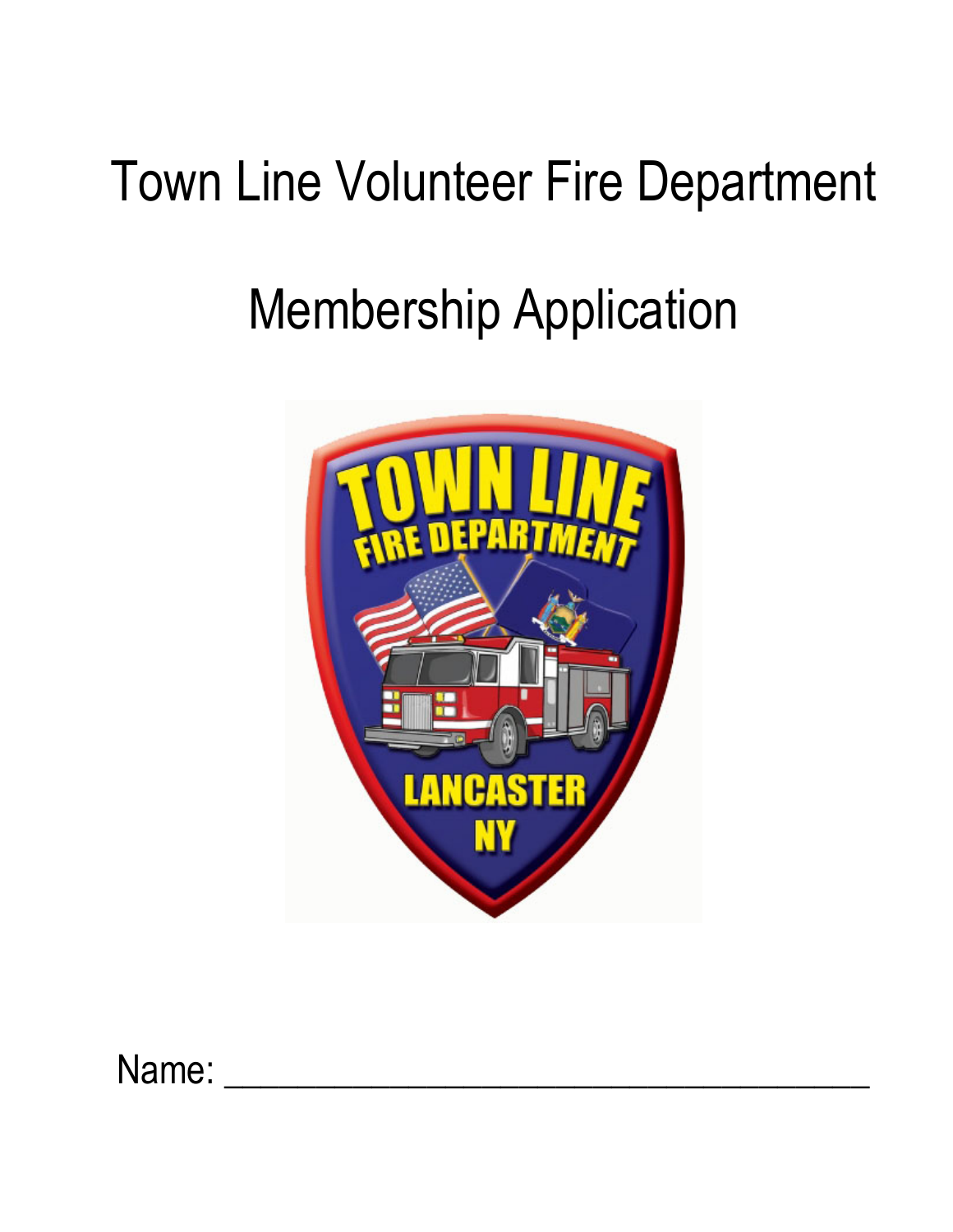### *Town Line Volunteer Fire Department, Inc. 6507 Broadway Lancaster NY 14086 (716) 683-0385*

Dear Prospective Member:

Thank you for your interest in becoming a member of the Town Line Volunteer Fire Department, Inc. We have been a proud and well-respected part of this community since 1921.

The following items are just a few points for you to consider before you decide to become a member of this Fire Department.

- 1. The Town Line Volunteer Fire Department, Inc. responded to over 850 alarms in 2019. We provide emergency response (fire, motor vehicle accidents, and emergency medical services) to the Towns of Lancaster and Alden. You will be required to respond to at least 10% of the alarms each year.
- 2. Training takes a very high priority in this department. We invest a great deal of time in training our new members and we need total commitment from them. Normal training sessions are held on Monday nights from 7PM to 9PM. For daytime members, training is scheduled based on the availability of members. You will be required to attend a combination of at least 12 drills or outside training, with a minimum of 6 in-house department drills.
- 3. You will be expected to attend department meetings, which are held on the first Monday of each month. The meeting minutes will be made available for those that are not in attendance.
- 4. A one-year probationary period is required for all members. An additional period may be required in the event that your minimum requirements have not been satisfied.
- 5. The Town Line Volunteer Fire Department awards its members for their participation as an active member of the fire department with a Service Award Program. This program will earn you monies for each year of service attained by you and distributed monthly when you reach 62 years of age. You must accumulate 50 points for each year in order to receive service credit for that year. More information will be given to you upon acceptance into the department.
- 6. You should discuss this commitment that you are thinking about making with your immediate family. Becoming a volunteer firefighter can affect your lifestyle, and you and your -family should be prepared for this change.

Thank you and we look forward to processing your application to become a member of the Town Line Volunteer Fire Department.

Regards,

Jennifer M. Broska President & CEO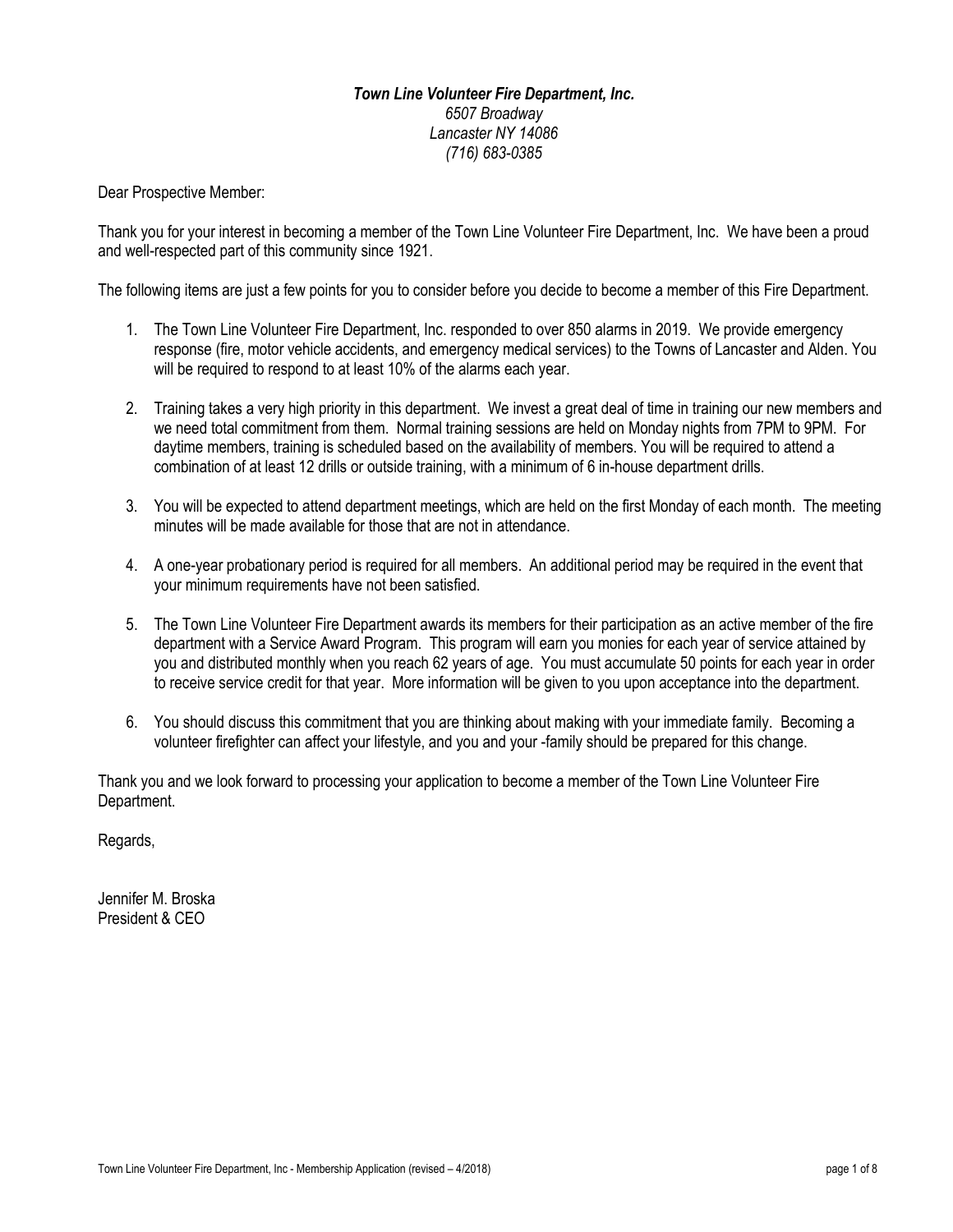#### **TOWN LINE VOLUNTEER FIRE DEPARTMENT, INC. MEMBERSHIP APPLICATION**

The prerequisites for joining the Town Line Volunteer Fire Department, Inc. are:

- 1. You must be at least 16 years of age
- 2. You must be in good general health in order to perform rigorous firematic duties.

This application must be filled out completely. Any questions left blank could cause the application to be rejected. If you are under 18 years of age, a parent or legal guardian must also sign this application.

After your application is returned and processed, you will be contacted for a personal interview with the Membership Committee. It will be explained to you exactly what is expected of the members of the Town Line Volunteer Fire Department. You will be asked questions pertaining to your prospective membership and are encouraged to ask as many questions as you like. This will be an opportunity for you to obtain a better understanding of what it is like to be a volunteer firefighter.

If accepted for membership by the Town Line Volunteer Fire Department, a physical examination is required. This examination must be done by the Fire Department's physician and will be of no cost to you. You must pass this physical in order to be obligated into the Fire Department. The Membership Committee will explain this in more detail during your interview.

Any misrepresentation or fraudulent information given to us during this application process, either written or verbal, will result in the immediate rejection of your application.

The Town Line Volunteer Fire Department does not discriminate based on race, sex, age (except for minimum of 16 years of age), sexual orientation, or creed. The Town Line Volunteer Fire Department, Inc., reserves the right to accept or reject any application for any reason exclusive to the above.

Thank you for your interest in the Town Line Volunteer Fire Department. We look forward to your joining us soon! If you have any questions, please feel free to contact Vice President/Membership Committee Chairman Rich DeVries at 716-683-0385 ext 110.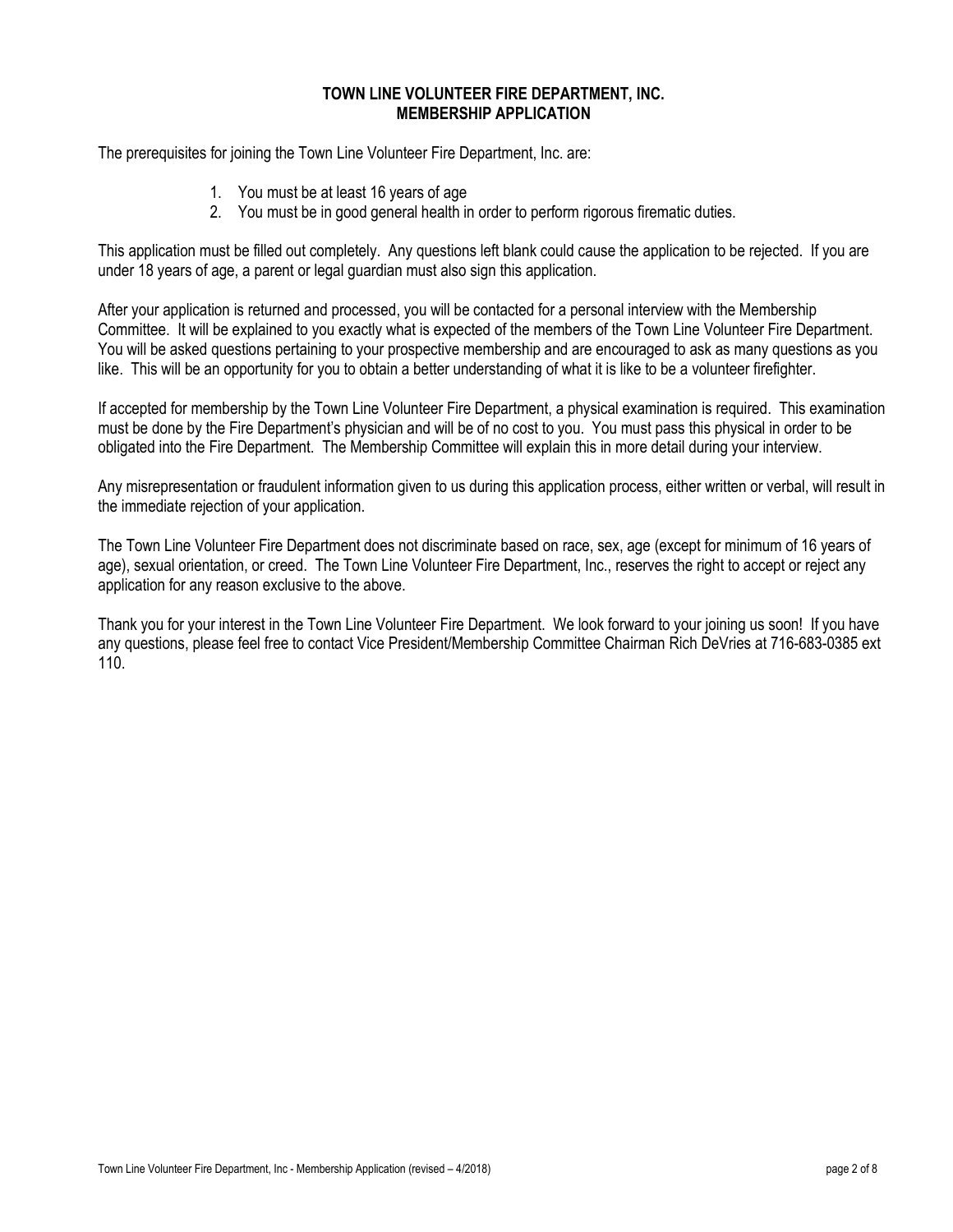## *MEMBERSHIP APPLICATION*

Application Date: \_\_\_\_\_\_\_\_\_\_\_\_\_\_\_

| $1_{-}$ | (Last Name)                                                                                                                                              | (First Name) | (Middle Initial)                           |
|---------|----------------------------------------------------------------------------------------------------------------------------------------------------------|--------------|--------------------------------------------|
| 2.      | <u> 1989 - Johann Stein, mars and de Britannich (b. 1989)</u><br>(Address)                                                                               | $(Apt. \#)$  |                                            |
| 3.      |                                                                                                                                                          |              |                                            |
|         | (City/Town/Village)                                                                                                                                      | (State)      | (Zip Code)                                 |
|         | 4. Telephone: Home: ( ) ______________                                                                                                                   |              | Cellular: $(\_\_)$                         |
| 5.      |                                                                                                                                                          |              |                                            |
| 6.      | How long have you resided at the above address?                                                                                                          |              | Years: _________ Months: _______           |
| 7.      | How long have you resided in New York State?                                                                                                             |              | Years: Months:                             |
| 8.      | Are you 18 years of age or older? Yes: _____                                                                                                             |              | No: ________ lf no, state your age: ______ |
|         |                                                                                                                                                          |              |                                            |
|         | 10. Are you currently employed? Yes ______<br>If yes, give employer information below. May we contact your employer as a reference? Yes ______ No ______ | No:          |                                            |
|         |                                                                                                                                                          |              |                                            |
|         |                                                                                                                                                          |              |                                            |
|         |                                                                                                                                                          |              |                                            |
|         | 11. Do you have a valid New York State Driver's License? Yes _______ No ______                                                                           |              |                                            |
|         | 12. Please indicate your availability to participate in normally required fire department activities (alarm response, drills,<br>meetings)               |              |                                            |
|         | Please check appropriate time periods.                                                                                                                   |              |                                            |
|         | Weekdays:<br>Days _______ Evenings ______ Nights ______                                                                                                  |              |                                            |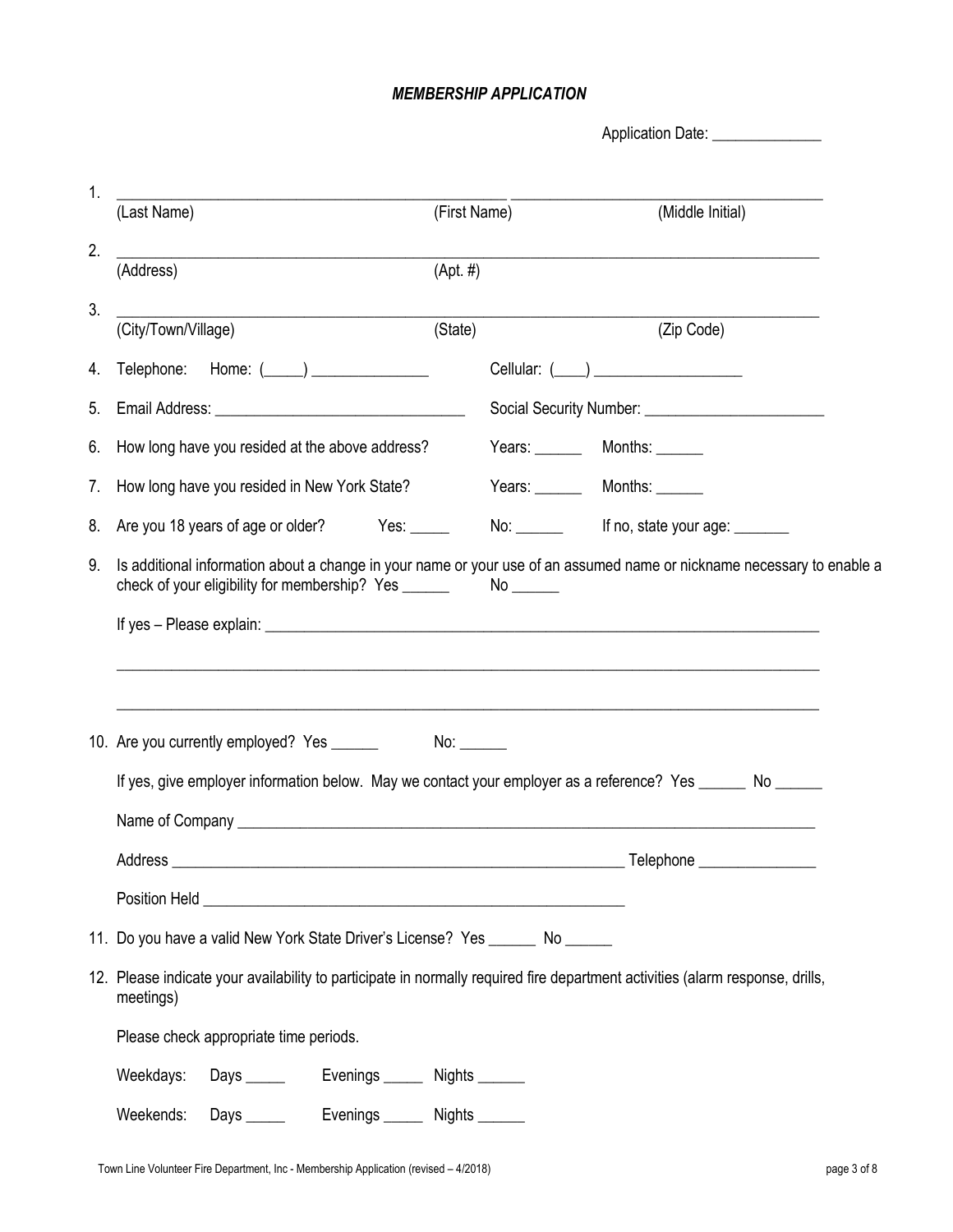13. Have you previously been a member of a Fire Department? Yes \_\_\_\_\_ No \_\_\_\_

If yes, please provide name and address of agency. In addition, please provide written confirmation from your previous department stating you are no longer a member. **Your application will not be processed without this confirmation.**

| Address:                               | Telephone: ______________ |
|----------------------------------------|---------------------------|
| <b>Contact Person: Contact Person:</b> | Title:                    |
| Date Left:                             |                           |

14. Please list any Firematic Courses you have completed:

| <b>Course Name</b> | <b>Year Completed</b> |
|--------------------|-----------------------|
|                    |                       |
|                    |                       |
|                    |                       |
|                    |                       |
|                    |                       |
|                    |                       |
|                    |                       |

15. Do you have any Emergency Medical training?

| <b>Course Name</b> | <b>Year Completed</b> | <b>Is Certification Current?</b> |
|--------------------|-----------------------|----------------------------------|
|                    |                       |                                  |
|                    |                       |                                  |
|                    |                       |                                  |
|                    |                       |                                  |
|                    |                       |                                  |
|                    |                       |                                  |

16. Being a member of this department has many facets. This section is to give the department a general idea of your interest. As training progresses, it is understood that these interests may change. Please check all that apply.

| <b>Engine Company Operations</b> | Yes | No  |
|----------------------------------|-----|-----|
| <b>Ladder Company Operations</b> | Yes | No  |
| <b>Emergency Medical Service</b> | Yes | No  |
| Parades                          | Yes | No. |
| Committee Work                   | Yes | No. |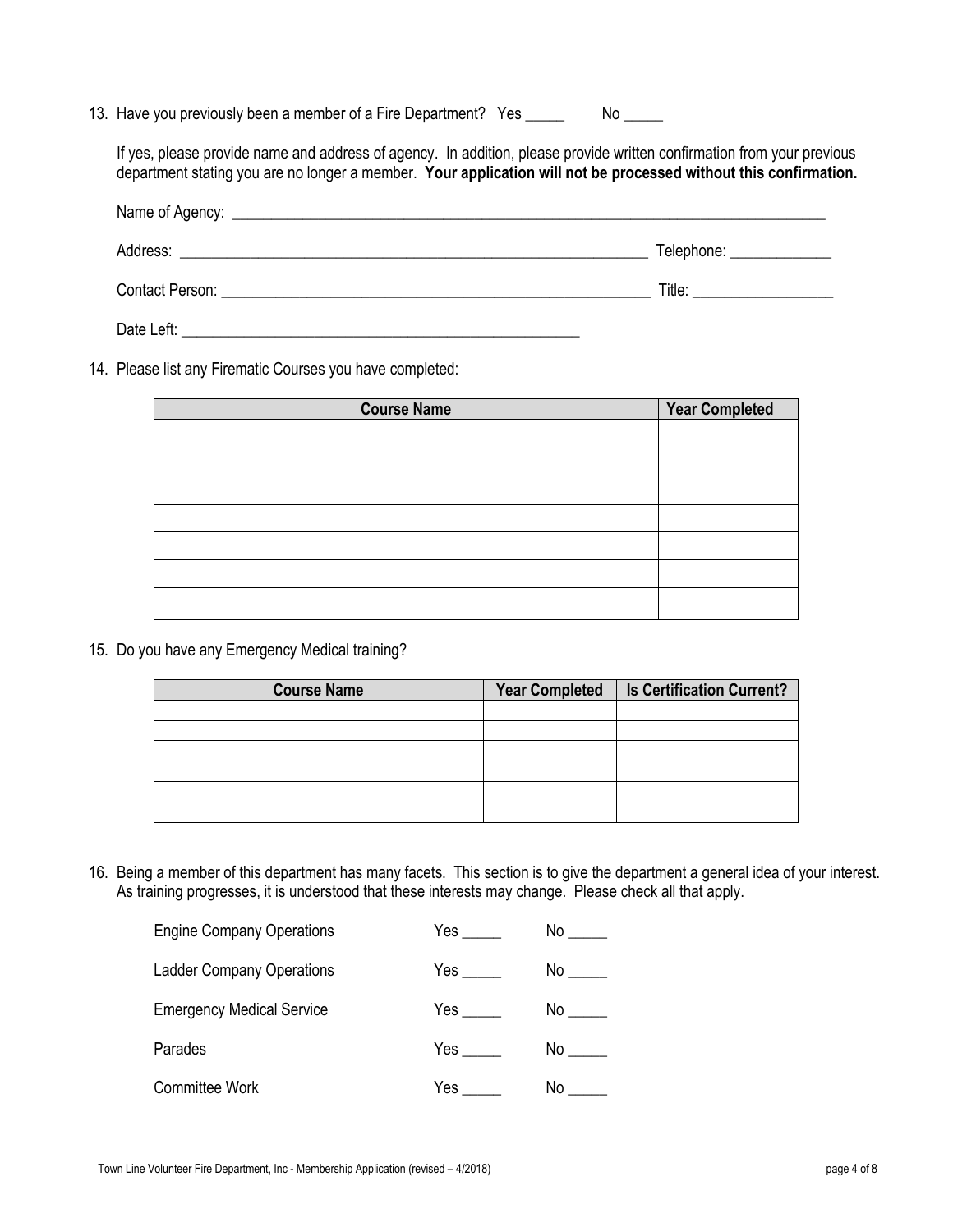17. Have you ever been convicted of or pled guilty to a felony, misdemeanor, insurance fraud, arson, or a reduction to one of these offenses? Yes \_\_\_\_\_ No \_\_\_\_\_ If yes, please give details in the section entitled Additional Information.

\_\_\_\_\_\_\_\_\_\_\_\_\_\_\_\_\_\_\_\_\_\_\_\_\_\_\_\_\_\_\_\_\_\_\_\_\_\_\_\_\_\_\_\_\_\_\_\_\_\_\_\_\_\_\_\_\_\_\_\_\_\_\_\_\_\_\_\_\_\_\_\_\_\_\_\_\_\_\_\_\_\_\_\_\_\_\_\_\_\_\_\_

\_\_\_\_\_\_\_\_\_\_\_\_\_\_\_\_\_\_\_\_\_\_\_\_\_\_\_\_\_\_\_\_\_\_\_\_\_\_\_\_\_\_\_\_\_\_\_\_\_\_\_\_\_\_\_\_\_\_\_\_\_\_\_\_\_\_\_\_\_\_\_\_\_\_\_\_\_\_\_\_\_\_\_\_\_\_\_\_\_\_\_\_

- 18. Please list the names of any acquaintances that are members of this department.
- 19. OSHA regulations require you to pass a physical examination before becoming a firefighter. The department's designated physician will provide you with a free medical exam.

| Will you be willing to undergo a medical examination including routine drug screening? Yes _____ |  | No. |
|--------------------------------------------------------------------------------------------------|--|-----|
|--------------------------------------------------------------------------------------------------|--|-----|

#### **ADDITIONAL INFORMATION**

Please use the below space to include any additional information you deem pertinent to your application for membership.

\_\_\_\_\_\_\_\_\_\_\_\_\_\_\_\_\_\_\_\_\_\_\_\_\_\_\_\_\_\_\_\_\_\_\_\_\_\_\_\_\_\_\_\_\_\_\_\_\_\_\_\_\_\_\_\_\_\_\_\_\_\_\_\_\_\_\_\_\_\_\_\_\_\_\_\_\_\_\_\_\_\_\_\_\_\_\_\_\_\_\_\_\_\_\_

\_\_\_\_\_\_\_\_\_\_\_\_\_\_\_\_\_\_\_\_\_\_\_\_\_\_\_\_\_\_\_\_\_\_\_\_\_\_\_\_\_\_\_\_\_\_\_\_\_\_\_\_\_\_\_\_\_\_\_\_\_\_\_\_\_\_\_\_\_\_\_\_\_\_\_\_\_\_\_\_\_\_\_\_\_\_\_\_\_\_\_\_\_\_\_

\_\_\_\_\_\_\_\_\_\_\_\_\_\_\_\_\_\_\_\_\_\_\_\_\_\_\_\_\_\_\_\_\_\_\_\_\_\_\_\_\_\_\_\_\_\_\_\_\_\_\_\_\_\_\_\_\_\_\_\_\_\_\_\_\_\_\_\_\_\_\_\_\_\_\_\_\_\_\_\_\_\_\_\_\_\_\_\_\_\_\_\_\_\_\_

\_\_\_\_\_\_\_\_\_\_\_\_\_\_\_\_\_\_\_\_\_\_\_\_\_\_\_\_\_\_\_\_\_\_\_\_\_\_\_\_\_\_\_\_\_\_\_\_\_\_\_\_\_\_\_\_\_\_\_\_\_\_\_\_\_\_\_\_\_\_\_\_\_\_\_\_\_\_\_\_\_\_\_\_\_\_\_\_\_\_\_\_\_\_\_

\_\_\_\_\_\_\_\_\_\_\_\_\_\_\_\_\_\_\_\_\_\_\_\_\_\_\_\_\_\_\_\_\_\_\_\_\_\_\_\_\_\_\_\_\_\_\_\_\_\_\_\_\_\_\_\_\_\_\_\_\_\_\_\_\_\_\_\_\_\_\_\_\_\_\_\_\_\_\_\_\_\_\_\_\_\_\_\_\_\_\_\_\_\_\_

\_\_\_\_\_\_\_\_\_\_\_\_\_\_\_\_\_\_\_\_\_\_\_\_\_\_\_\_\_\_\_\_\_\_\_\_\_\_\_\_\_\_\_\_\_\_\_\_\_\_\_\_\_\_\_\_\_\_\_\_\_\_\_\_\_\_\_\_\_\_\_\_\_\_\_\_\_\_\_\_\_\_\_\_\_\_\_\_\_\_\_\_\_\_\_

\_\_\_\_\_\_\_\_\_\_\_\_\_\_\_\_\_\_\_\_\_\_\_\_\_\_\_\_\_\_\_\_\_\_\_\_\_\_\_\_\_\_\_\_\_\_\_\_\_\_\_\_\_\_\_\_\_\_\_\_\_\_\_\_\_\_\_\_\_\_\_\_\_\_\_\_\_\_\_\_\_\_\_\_\_\_\_\_\_\_\_\_\_\_\_

\_\_\_\_\_\_\_\_\_\_\_\_\_\_\_\_\_\_\_\_\_\_\_\_\_\_\_\_\_\_\_\_\_\_\_\_\_\_\_\_\_\_\_\_\_\_\_\_\_\_\_\_\_\_\_\_\_\_\_\_\_\_\_\_\_\_\_\_\_\_\_\_\_\_\_\_\_\_\_\_\_\_\_\_\_\_\_\_\_\_\_\_\_\_\_

\_\_\_\_\_\_\_\_\_\_\_\_\_\_\_\_\_\_\_\_\_\_\_\_\_\_\_\_\_\_\_\_\_\_\_\_\_\_\_\_\_\_\_\_\_\_\_\_\_\_\_\_\_\_\_\_\_\_\_\_\_\_\_\_\_\_\_\_\_\_\_\_\_\_\_\_\_\_\_\_\_\_\_\_\_\_\_\_\_\_\_\_\_\_\_

\_\_\_\_\_\_\_\_\_\_\_\_\_\_\_\_\_\_\_\_\_\_\_\_\_\_\_\_\_\_\_\_\_\_\_\_\_\_\_\_\_\_\_\_\_\_\_\_\_\_\_\_\_\_\_\_\_\_\_\_\_\_\_\_\_\_\_\_\_\_\_\_\_\_\_\_\_\_\_\_\_\_\_\_\_\_\_\_\_\_\_\_\_\_\_

\_\_\_\_\_\_\_\_\_\_\_\_\_\_\_\_\_\_\_\_\_\_\_\_\_\_\_\_\_\_\_\_\_\_\_\_\_\_\_\_\_\_\_\_\_\_\_\_\_\_\_\_\_\_\_\_\_\_\_\_\_\_\_\_\_\_\_\_\_\_\_\_\_\_\_\_\_\_\_\_\_\_\_\_\_\_\_\_\_\_\_\_\_\_\_

\_\_\_\_\_\_\_\_\_\_\_\_\_\_\_\_\_\_\_\_\_\_\_\_\_\_\_\_\_\_\_\_\_\_\_\_\_\_\_\_\_\_\_\_\_\_\_\_\_\_\_\_\_\_\_\_\_\_\_\_\_\_\_\_\_\_\_\_\_\_\_\_\_\_\_\_\_\_\_\_\_\_\_\_\_\_\_\_\_\_\_\_\_\_\_

\_\_\_\_\_\_\_\_\_\_\_\_\_\_\_\_\_\_\_\_\_\_\_\_\_\_\_\_\_\_\_\_\_\_\_\_\_\_\_\_\_\_\_\_\_\_\_\_\_\_\_\_\_\_\_\_\_\_\_\_\_\_\_\_\_\_\_\_\_\_\_\_\_\_\_\_\_\_\_\_\_\_\_\_\_\_\_\_\_\_\_\_\_\_\_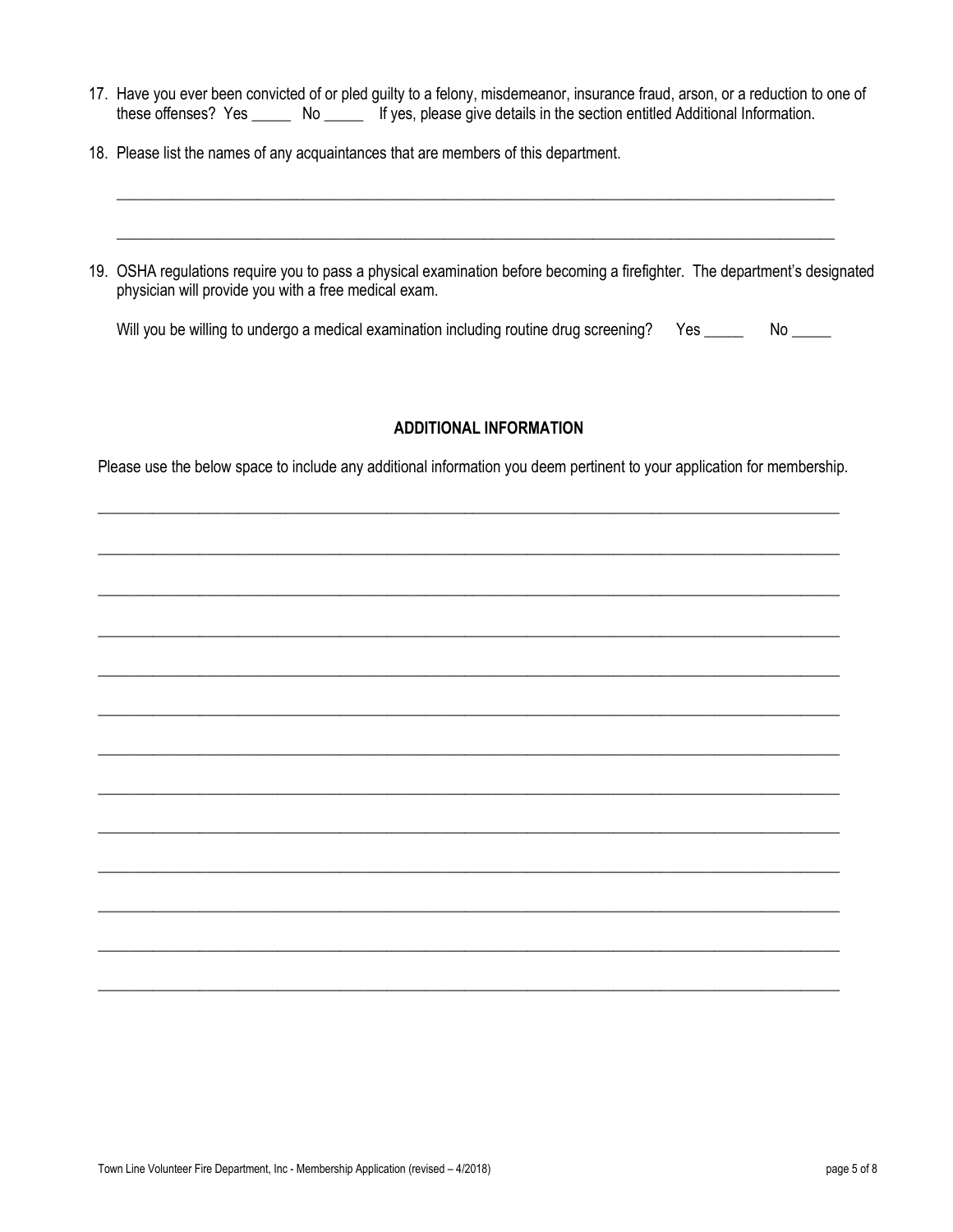|                                                                      | LANCASTER POOCE DEPARTMENT                                                                                                                                                                                                           |            |                     |
|----------------------------------------------------------------------|--------------------------------------------------------------------------------------------------------------------------------------------------------------------------------------------------------------------------------------|------------|---------------------|
|                                                                      |                                                                                                                                                                                                                                      |            |                     |
| 525 Pavement Road                                                    |                                                                                                                                                                                                                                      |            | Tel: (716) 683-2800 |
| Lancaster, NY 14086                                                  | Chief of Police                                                                                                                                                                                                                      |            | Fax: (716) 681-2352 |
|                                                                      | William J. Karn, Jr.                                                                                                                                                                                                                 |            |                     |
|                                                                      | Background Check Release Form for Employment and/or Membership                                                                                                                                                                       |            |                     |
| <b>Town Line Fire Department</b>                                     |                                                                                                                                                                                                                                      |            |                     |
|                                                                      |                                                                                                                                                                                                                                      |            |                     |
|                                                                      | Signature of Requestor<br>Signature of Requestor                                                                                                                                                                                     |            |                     |
| (To be completed by applicant)                                       |                                                                                                                                                                                                                                      |            |                     |
|                                                                      |                                                                                                                                                                                                                                      |            |                     |
|                                                                      |                                                                                                                                                                                                                                      |            |                     |
|                                                                      | to conduct a background check for purposes of membership to the above indicated organization to include                                                                                                                              |            |                     |
| but not limited to local arrest record and driver's license history. |                                                                                                                                                                                                                                      |            |                     |
|                                                                      | Name: <u>Alant Contract Contract Contract Contract Contract Contract Contract Contract Contract Contract Contract Contract Contract Contract Contract Contract Contract Contract Contract Contract Contract Contract Contract Co</u> |            |                     |
|                                                                      |                                                                                                                                                                                                                                      | $Jr$ ./III |                     |
| List all names you have previously been known as;                    |                                                                                                                                                                                                                                      |            |                     |
|                                                                      |                                                                                                                                                                                                                                      |            |                     |
|                                                                      |                                                                                                                                                                                                                                      |            |                     |
|                                                                      |                                                                                                                                                                                                                                      |            |                     |
|                                                                      |                                                                                                                                                                                                                                      |            |                     |
|                                                                      | Date: Signature of Applicant: Campbell Andrew Contract Contract Contract Contract Contract Contract Contract Contract Contract Contract Contract Contract Contract Contract Contract Contract Contract Contract Contract Contr       |            |                     |
|                                                                      |                                                                                                                                                                                                                                      |            |                     |
|                                                                      |                                                                                                                                                                                                                                      |            |                     |
|                                                                      |                                                                                                                                                                                                                                      |            |                     |
| <b>Lancaster Police Department Use Only</b>                          |                                                                                                                                                                                                                                      |            |                     |
| Circle One                                                           | This person (has) /(does not have) Vehicle & Traffic Violations on file.                                                                                                                                                             |            |                     |
|                                                                      | This person (has) /(does not have) an Erie County New York arrest record.                                                                                                                                                            |            |                     |
| <b>Circle One</b><br>Other:                                          |                                                                                                                                                                                                                                      |            |                     |
|                                                                      |                                                                                                                                                                                                                                      |            |                     |
|                                                                      |                                                                                                                                                                                                                                      |            |                     |
|                                                                      |                                                                                                                                                                                                                                      |            |                     |
| Date:                                                                |                                                                                                                                                                                                                                      |            |                     |

 $\bar{ }$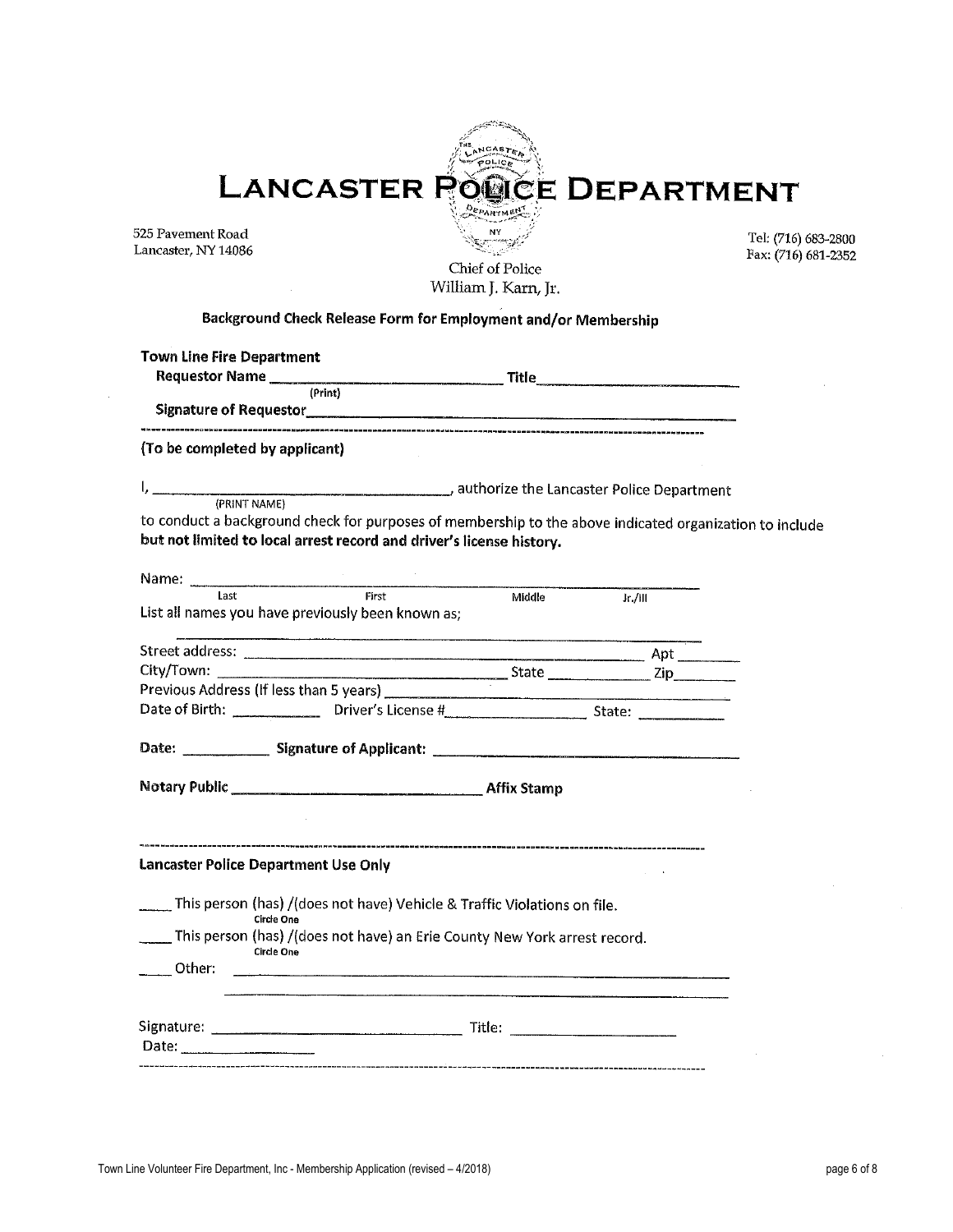#### **Applicant Statements**

### WITHIN THE FREEDOM OF INFORMATION LAW, ALL INFORMATION CONTAINED/OR OBTAINED HEREIN WILL REMAIN CONFIDENTIAL AND WILL BE USED ONLY FOR INTERNAL MEMBERSHIP PROCESSING.

"I herby make application to become a member of the Town Line Volunteer Fire Department, Inc., I promise cheerful compliance to all laws, rules, and regulations of said department and pledge myself to respond to alarms and attend training and department meetings. I understand that I will undergo a probationary period of at least one (1) year after becoming a member and thereafter live up to all obligations of an active firefighter. I also pledge strict and prompt obedience to the orders of the chief and his duly constituted assistants when at fire or drills. I will also complete the New York State Basic Exterior Firefighter Operations Course or the New York State Interior Firefighting Operations Course (prior equivalent courses must be approved by the Chief) and the Town Line Volunteer Fire Department Entry Level 1 Training Course during my first eighteen (18) months of membership".

IN WITNESS WHEREOF, THIS APPLICATION HAS BEEN SUBSCRIBED THIS \_\_\_\_\_ DAY OF \_\_\_\_\_\_\_, 20 \_\_, BY THE UNDERSIGNED APPLICANT WHO AFFIRMS THAT THE STATEMENTS MADE HEREIN ARE TRUE UNDER THE PENALTIES OF PERJURY.

| Applicant<br>$-1.000$<br>ר Sidna. | . |
|-----------------------------------|---|
|-----------------------------------|---|

If you are under 18 years of age, this application must also be signed by a parent or legal guardian.

Parent/Legal Guardian Signature: \_\_\_\_\_\_\_\_\_\_\_\_\_\_\_\_\_\_\_\_\_\_\_\_\_\_\_\_\_\_\_\_\_ Date: \_\_\_\_\_\_\_\_\_\_\_\_\_\_\_\_\_\_\_\_

In addition to the Criminal Background Check sent to the Lancaster Police Department, the Town Line Volunteer Fire Department will also submit an Arson Background Check and Registered Sex Offender Check to the Erie County Sheriff's as required by New York State Law. Your signature below serves as authorization for us to conduct this check.

Applicant Signature: \_\_\_\_\_\_\_\_\_\_\_\_\_\_\_\_\_\_\_\_\_\_\_\_\_\_\_\_\_\_\_\_\_\_\_\_\_\_\_\_\_\_\_ Date: \_\_\_\_\_\_\_\_\_\_\_\_\_\_\_\_\_\_\_\_\_

## **PRIVACY NOTIFICATION**

Section 94 of the Public Officers Law (Personal Privacy Protection Law) required that you be notified of the following facts when information which will be maintained in a record system is collected from you.

The authority to request and confirm personal information from you is found in Article 6 of the Executive Law.

The information obtained will:

- be used to determine your qualifications for the position for which you are applying;
- be released to the Fire Chief and your potential supervisors; and
- be maintained in your personnel file (if you become a member of this fire department) or in our resume file for six months (if you do not become a member of this department)

Failure to provide the information requested will result in your application not being considered for membership.

The information in this application will be maintained by:

Department Record Officer Town Line Volunteer Fire Department, Inc. 6507 Broadway, Lancaster, New York 14086